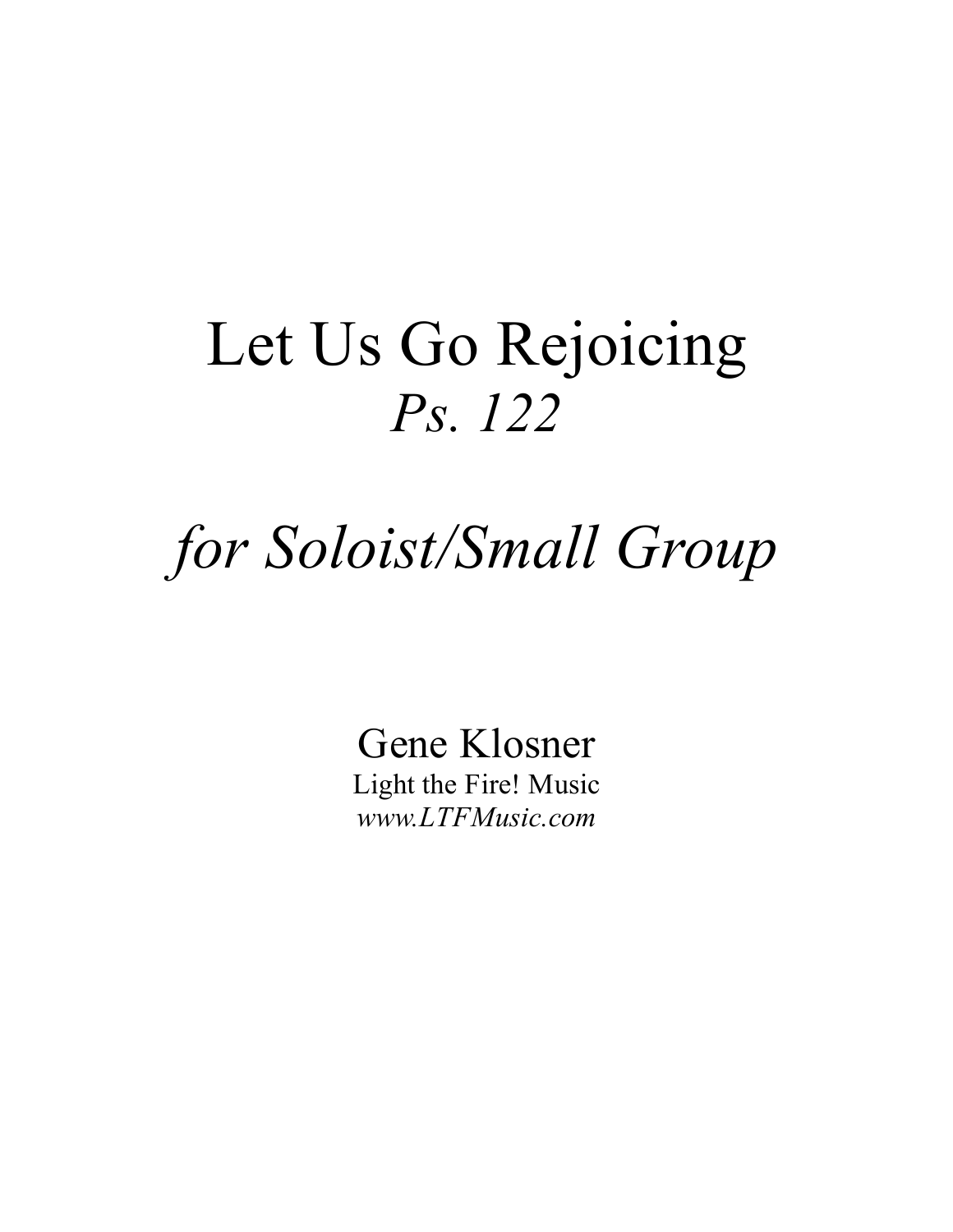#### Thank you for choosing Cher & Gene Klosner's psalm series!

All of our psalms are written in comfortable "congregational keys" and presented in SATB(+), but have been written so that all music ministry groups can use them, from soloist to duo, to contemporary praise teams (SAT/SAB), to full choirs. For SATB/choir, look up our octavo versions.

The vocals in this Small Group version are presented in treble clef, but can be sung by TB an octave lower. Typically, the higher harmony notes can be either Soprano or Tenor, and the lower harmony notes can be Alto or Bass. These harmonies can sometimes cross each other in some of our psalm settings.

#### This PDF contains the following versions:

- Refrain P/G/V (w/two harmonies) + Verse chords (for cantor, singers, guitar/piano accompanists)
- Verses P/G/V (for cantor, accompanist)
- Refrain Assembly (for director, worship aid makers)

#### Format:

- Solo cantor refrain melody
- Choir and congregation respond in *unison* (melody) refrain
- Solo cantor verse
- Choir and congregation refrain with harmonies
- [Continue thru multiple verses and harmonized refrains]
- End with repeat of harmonized refrain (optional)

Verses are by ONE **cantor**, chant-style (non-metered, free rhythm) using either of the two melodies, depending on their vocal range. Verses are not designed for multiple singers or harmonies.

For the accompanist, the rhythm resumes (a tempo) on the last word of each verse to bring choir and congregation in for the refrain, which then has **choir** harmonies from there on out.

We like to do a double refrain after the last verse to "close out" the song, so we use the turnaround accompaniment for repeating the refrain, then the Final ending at the very end.

#### Psalm Tones:

Overall, we have 16 different melodies of psalm tones for the verses that get "mixed and matched" with all the hundreds of different psalm refrains throughout the 3-year cycle, one per psalm refrain. We give two options from which the cantor can choose, depending on the cantor's vocal range. Choose the smaller notes for the lower melody. This way, a cantor doesn't have to learn hundreds of different verse melodies over the three-year cycle. The particular psalm tones assigned to this refrain are Psalm Tone 5 in D, which starts a third up (Mi in solfege) from the end of the refrain, and Psalm Tone 6 in D, which starts up a fifth (Sol in solfege).

The cantor should also note that there are many configurations of the verse texts (all configurations are part of this PDF) connected to this refrain; be sure to check the top of the verse pages for the correct set of verses for the day.

#### Please report usage of this music to CCLI and/or OneLicense.

### Other tips for "Let Us Go Rejoicing":

#### Use with Psalm Tone 5 or 6 (in D).

This is one of our "double-refrains" (text is sung 2x each time, but two different endings). So when you are repeating the refrain with the congregation (after the cantor sings through) at the beginning AND if you choose to repeat at the very end, it feels like double-double. Cantor should not bring the congregation and choir in until the full "doublerefrain" has been sung, then they all sing back that same refrain with both endings.

#### Note to accompanist:

Use the left hand A-note in m. 12 every time but the final time.

We recommend listening to the recordings of this psalm.

Musically yours,

Cher & Gene

| DIFFICULTY LEVEL       |         |               |
|------------------------|---------|---------------|
| (easy/medium/advanced) |         |               |
| melody                 | harmony | accompaniment |
|                        | m       | я             |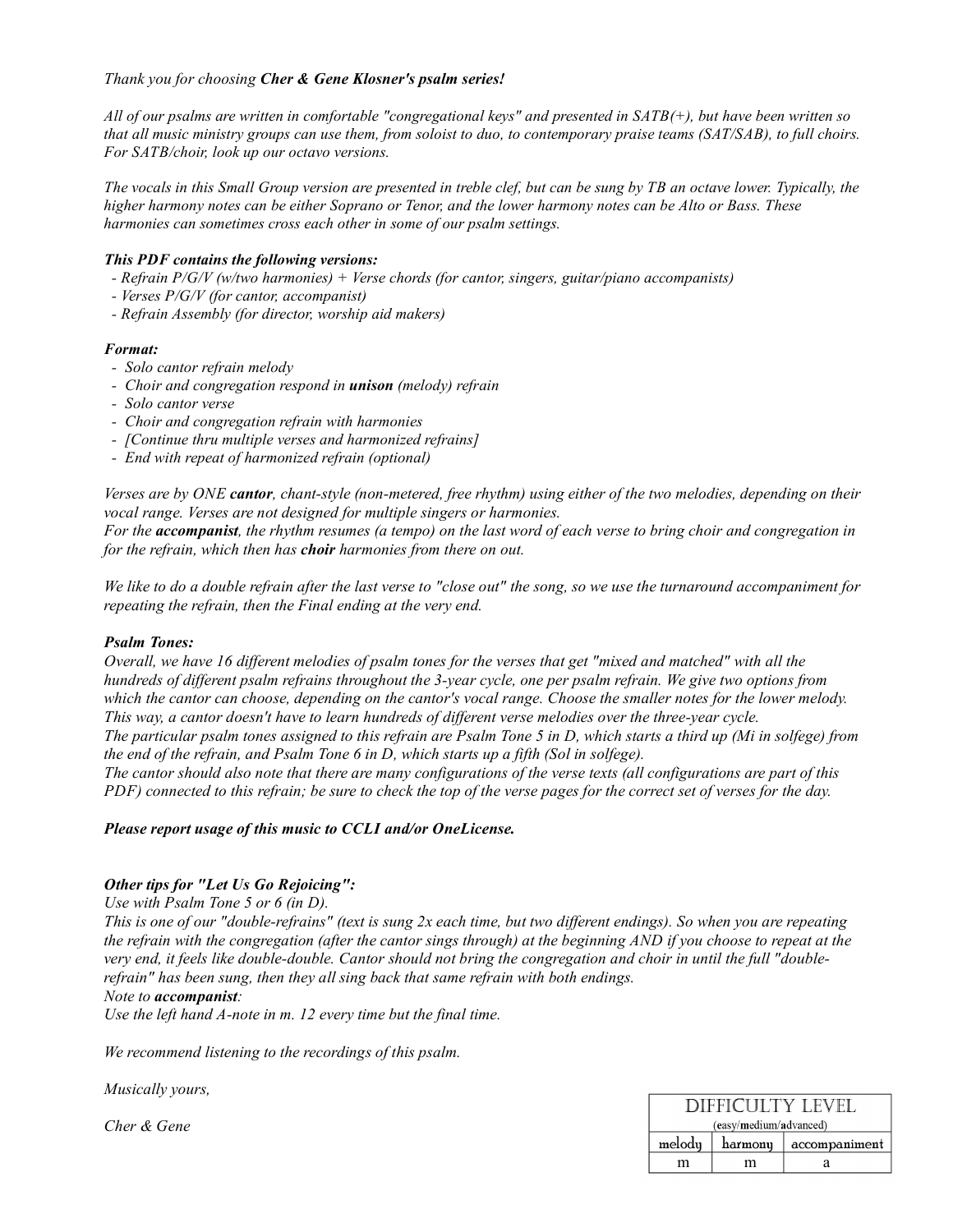

Psalm refrain © 1968, 1981, 1997, International Committee on English in the Liturgy, Inc. (ICEL). All rights reserved. Used with permission. Music Copyright © 2004 Light the Fire! Music (ASCAP). All rights reserved. www.LightTheFireMusic.com